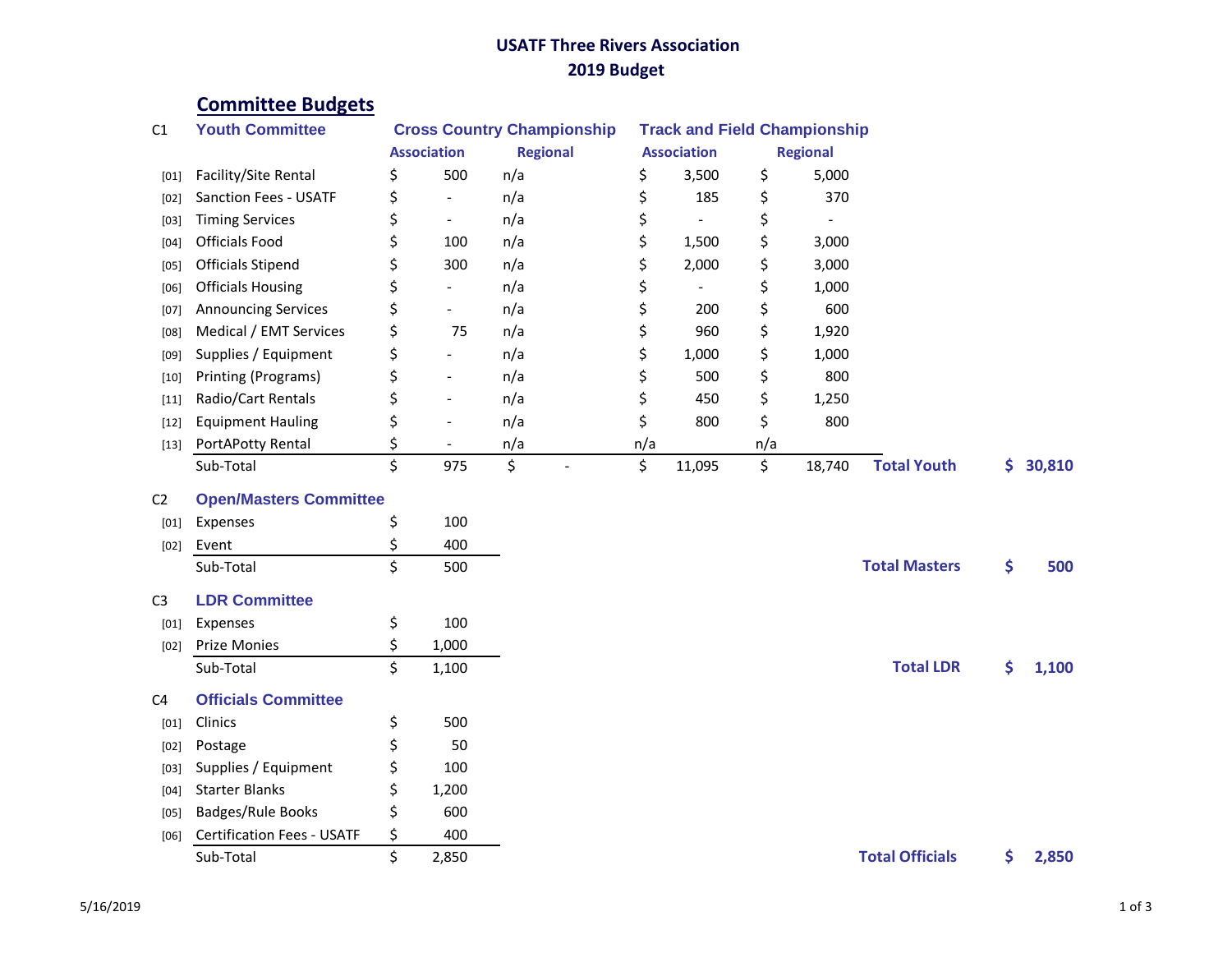## **USATF Three Rivers Association 2019 Budget**

|                | <b>Administrative Budgets</b>          |             |                                           |    |       |
|----------------|----------------------------------------|-------------|-------------------------------------------|----|-------|
| A1             | <b>USATF / Sanctions</b>               | \$          | <b>Total Sanctions</b>                    | \$ |       |
| [01]           | (Payments)                             |             |                                           |    |       |
|                |                                        |             |                                           |    |       |
| A2             | <b>Marketing</b>                       |             |                                           |    |       |
| [01]           | Development Program                    | \$<br>1,000 |                                           |    |       |
| [02]           | Web Maintenance                        | \$<br>7,500 |                                           |    |       |
| $[03]$         | (Fund Raising, etc)                    | \$<br>1,000 |                                           |    |       |
|                | Sub-Total                              | \$<br>9,500 | <b>Total Marketing</b>                    | \$ | 9,500 |
|                |                                        |             |                                           |    |       |
| A <sub>3</sub> | <b>Office Budget</b>                   |             |                                           |    |       |
| [01]           | Telephone                              | \$<br>1,200 |                                           |    |       |
| [02]           | <b>Internet Services</b>               | \$<br>950   | Constant Contact, Go Daddy & Wufoo Forms  |    |       |
| [03]           | Postage/Supplies                       | \$<br>100   |                                           |    |       |
| [04]           | <b>Storage Fees</b>                    | \$<br>800   |                                           |    |       |
| [05]           | M&E (Board Mtg)                        | \$<br>200   |                                           |    |       |
| [06]           | Service Fees                           | \$<br>200   | Bank & Pay Pal Fees                       |    |       |
| [07]           | Tax Preparation Fee                    | \$<br>200   |                                           |    |       |
|                | Sub-Total                              | \$<br>3,650 | <b>Total Office</b>                       | \$ | 3,650 |
| A4             | <b>Equipment / Implements</b>          |             |                                           |    |       |
| [01]           | (General)                              | \$<br>250   |                                           |    |       |
| $[02]$         | (Special)                              |             | *Purchase approved by TRA Executive Board |    |       |
|                | Sub-Total                              | \$<br>250   | <b>Total Equipment</b>                    | S  | 250   |
| A5             | <b>Computer, Timing &amp; Software</b> |             |                                           |    |       |
| [01]           | (Subscriptions, etc.)                  | \$<br>1,100 |                                           |    |       |
| [02]           | (Supplies)                             | \$<br>100   |                                           |    |       |
|                | Sub-Total                              | \$<br>1,200 | <b>Total Computer</b>                     | \$ | 1,200 |